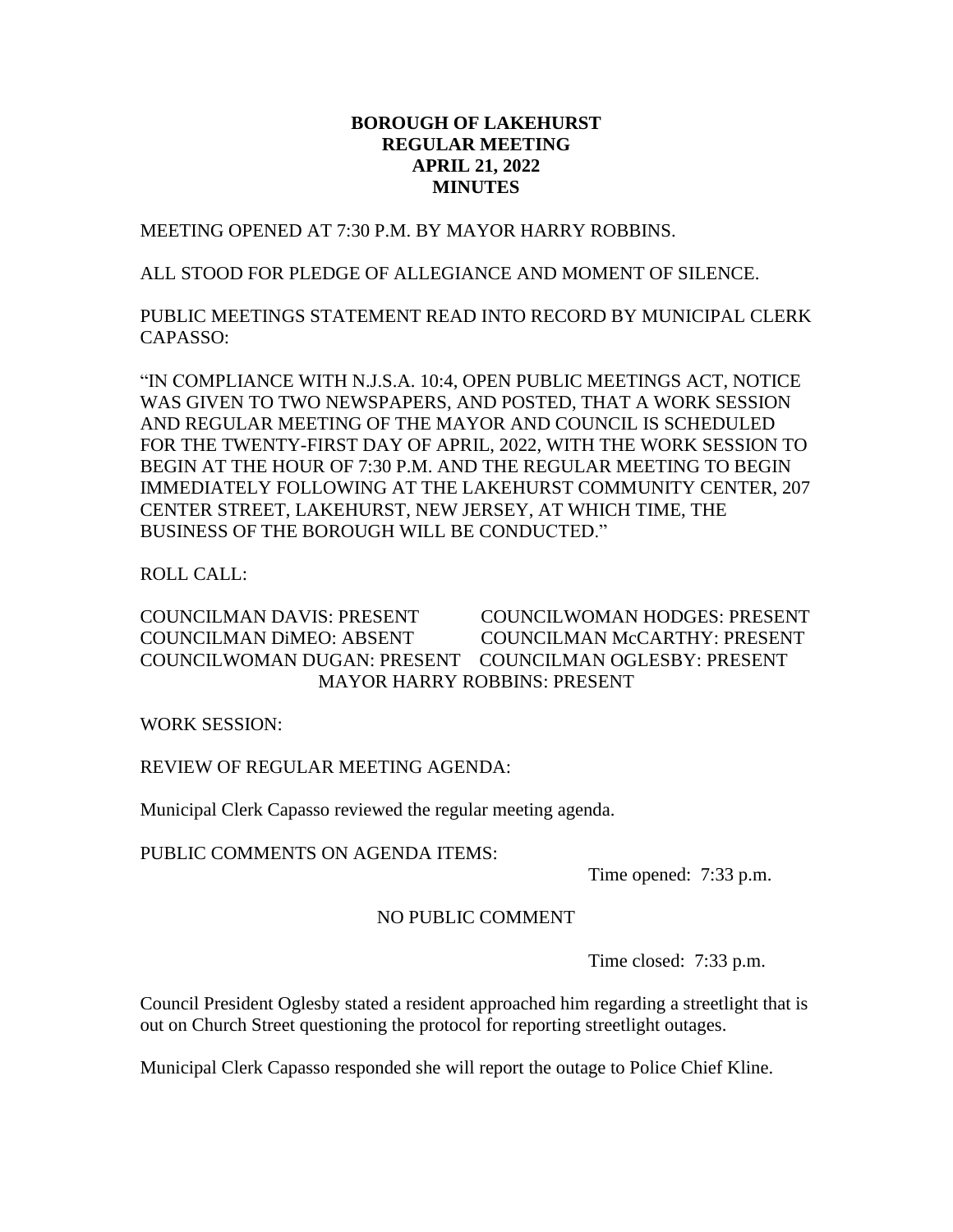Councilman Davis added there is also a streetlight out at the corner of Route 70 and Manapaqua Street, near the old Burger King.

Mr. Oglesby stated awhile back, the borough had replaced a few streetlights with LED asking if JCP&L still has the program so that the borough can replace the remaining lights.

Mayor Robbins answered he will reach out to the JCP&L representative.

Mr. Oglesby stated his concerns about the high New Jersey Natural Gas bills at the ESC adding he would like to contact New Jersey Natural Gas, having them check the meters to be sure that they are operating correctly. Mr. Oglesby further added he would also like to have an energy audit of the building to see if heat is leaking out somewhere. Mr. Oglesby stated the bill for the Borough Hall was much less than the ESC adding Borough Hall is occupied five days a week and has an upstairs and downstairs and is an old building that more than likely is not energy efficient.

# ADJOURNMENT OF WORK SESSION:

Motion by: James Davis Seconded by: Bernadette Dugan To adjourn work session. Roll call vote held. All votes affirmative.

## APPROVAL OF MINUTES:

Motion by: Bernadette Dugan Seconded by: Steven Oglesby To approve minutes of April 7, 2022 Regular Meeting. Roll call vote held. All votes affirmative with the exception of Councilman Davis who abstained due to his absence at the April  $7<sup>th</sup>$  regular meeting.

## CONSENT AGENDA:

All matters to be considered to be routine in nature and will be enacted by one motion. There will be no separate discussion of these items. If any discussion is desired by Council, that particular item will be removed from the Consent Agenda and will be considered separately.

## A. RESOLUTIONS:

- 1. Resolution #22-088 re: Payment of Bills
- 2. Resolution #22-089 re: Membership in Lakehurst First Aid Squad for Rachel Cogley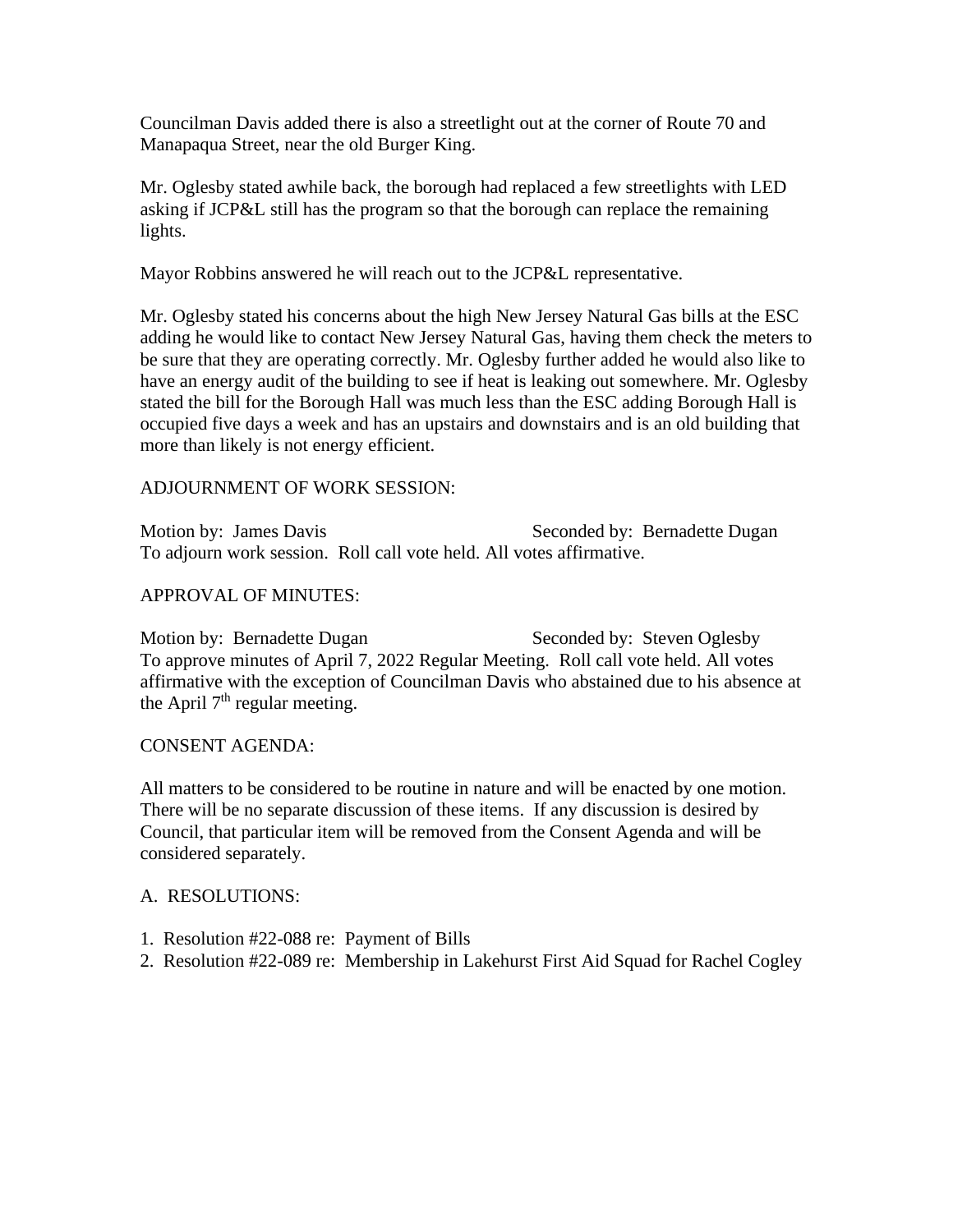#### B. ORDINANCES APPROVED ON FIRST READING:

"AN ORDINANCE BY THE MAYOR AND COUNCIL OF THE BOROUGH OF LAKEHURST AMENDING THE BOROUGH OF LAKEHURST CODE OF ORDINANCES TO REPEAL CHAPTER XXIII; TO ADOPT A NEW CHAPTER XXIII; TO ADOPT FLOOD HAZARD MAPS; TO DESIGNATE A FLOODPLAIN ADMNISTRATOR; AND PROVIDING FOR SEVERABILITY AND AN EFFECTIVE DATE" (#2022-05)

Motion by: Patricia Hodges Seconded by: Bernadette Dugan To approve consent agenda. Roll call vote held. All votes affirmative with the exception of Council President Oglesby who abstained to Resolution #22-089 for he is a member of the First Aid Squad.

#### ORDINANCES NOT ON CONSENT AGENDA:

Motion by: James Davis Seconded by: Steven Oglesby To approve on second reading and open the public hearing of Ordinance #2022-03 entitled: "AN ORDINANCE OF THE BOROUGH OF LAKEHURST, COUNTY OF OCEAN, STATE OF NEW JERSEY TO EXCEED THE MUNICIPAL BUDGET APPROPRIATION LIMITS AND TO ESTABLISH A CAP BANK." Roll call vote held. All votes affirmative.

Time opened: 7:37 p.m.

David Burton, 501 Lilac Street, asked if the borough was establishing a cap bank due to the increase of taxes.

Wayne Sibilia, Borough Chief Financial Officer, responded every year the state statutorily allows municipalities to establish a bank so whatever the municipality does not utilize between what was raise by taxes and what the statutory maximum taxes where, the municipality can reserve for up to three years to utilize in future years in order to help provide for additional revenue. Mr. Sibilia stated an example would be the state allows the municipality to raise taxes 2% a year but if the municipality only use 1% that year, they are allowed to use the other 1% the following year if needed. Mr. Sibilia went on to say establishing a cap bank is an accounting procedure the municipality must do every year to keep that bank open.

Time closed: 7:39 p.m.

Motion by: Bernadette Dugan Seconded by: James Davis To adopt Ordinance #2022-03. Roll call vote held. All votes affirmative.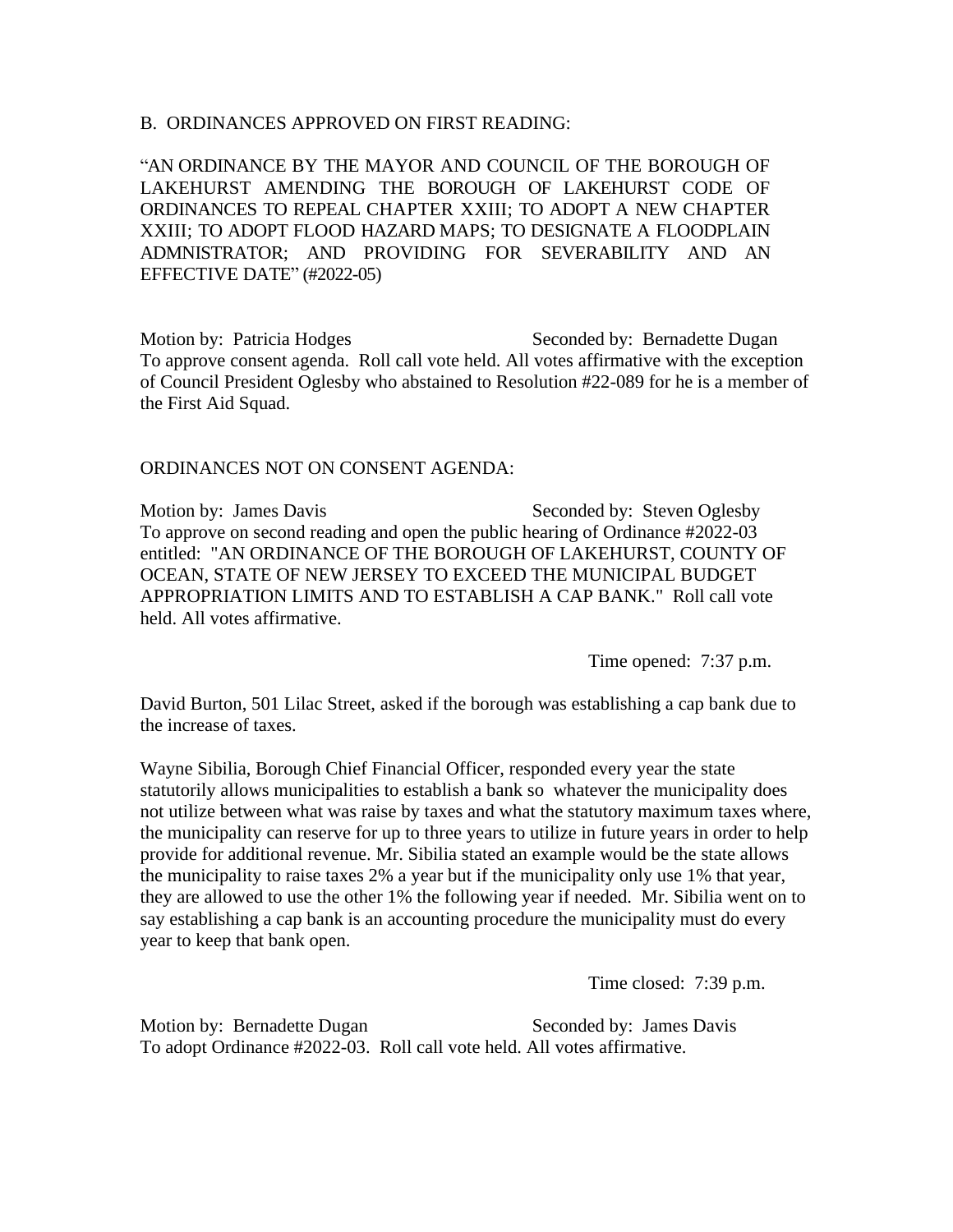Motion by: Steven Oglesby Seconded by: Patricia Hodges To approve on second reading and open the public hearing of Ordinance #2022-04 entitled: "AN ORDINANCE OF THE BOROUGH OF LAKEHURST FIXING AND DETERMINING THE AMOUNT OF SALARIES AND WAGES FOR CERTAIN EMPLOYEES OF THE BOROUGH OF LAKEHURST, COUNTY OF OCEAN, STATE OF NEW JERSEY." Roll call vote held. All votes affirmative with the exception of Councilman McCarthy who voted no.

Time opened: 7:40 p.m.

Miranda Salas, 208 Church Street, asked which employee, or employees, will be affected by said ordinance.

Municipal Clerk Capasso responded a resolution naming the position, employee, and salary will be adopted at the next council meeting.

Time closed: 7:41 p.m.

Motion by: Steven Oglesby Seconded by: Patricia Hodges To adopt Ordinance #2022-04. Roll call vote held. All votes affirmative with the exception of Councilman McCarthy who voted no.

## UNFINISHED BUSINESS:

## PUBLIC HEARING ON 2022 MUNICIPAL BUDGET:

Motion by: Patricia Hodges Seconded by: Steve Oglesby To open public hearing on 2022 Municipal Budget. Roll call vote held. All votes affirmative.

Time opened: 7:41 p.m.

Wayne Sibilia, Borough Chief Financial Officer, stated the budget this year was challenging due to cost that are outside the borough's control. Mr. Sibilia reported the municipal tax rate increased \$51,000 this year, that is under the 2% statutory maximum adding that equates to a 2.7 penny increase, where a penny in Lakehurst equals \$13,951. Mr. Sibilia stated a 2% municipal tax increase in a year where the federal government expects a 5.5% average inflation through the end of the year, is a challenge. Mr. Sibilia stated the department heads worked hard this year to try to foresee what is needed and come up with creative solutions to manage costs. Mr. Sibilia went on to say that taxes are going up adding the average municipal tax for the average residential assessment is \$50 a year based off \$160,000 assessment.

Carina Robinson, 519 Willow Street, asked if the houses in the borough are going to be reassessed.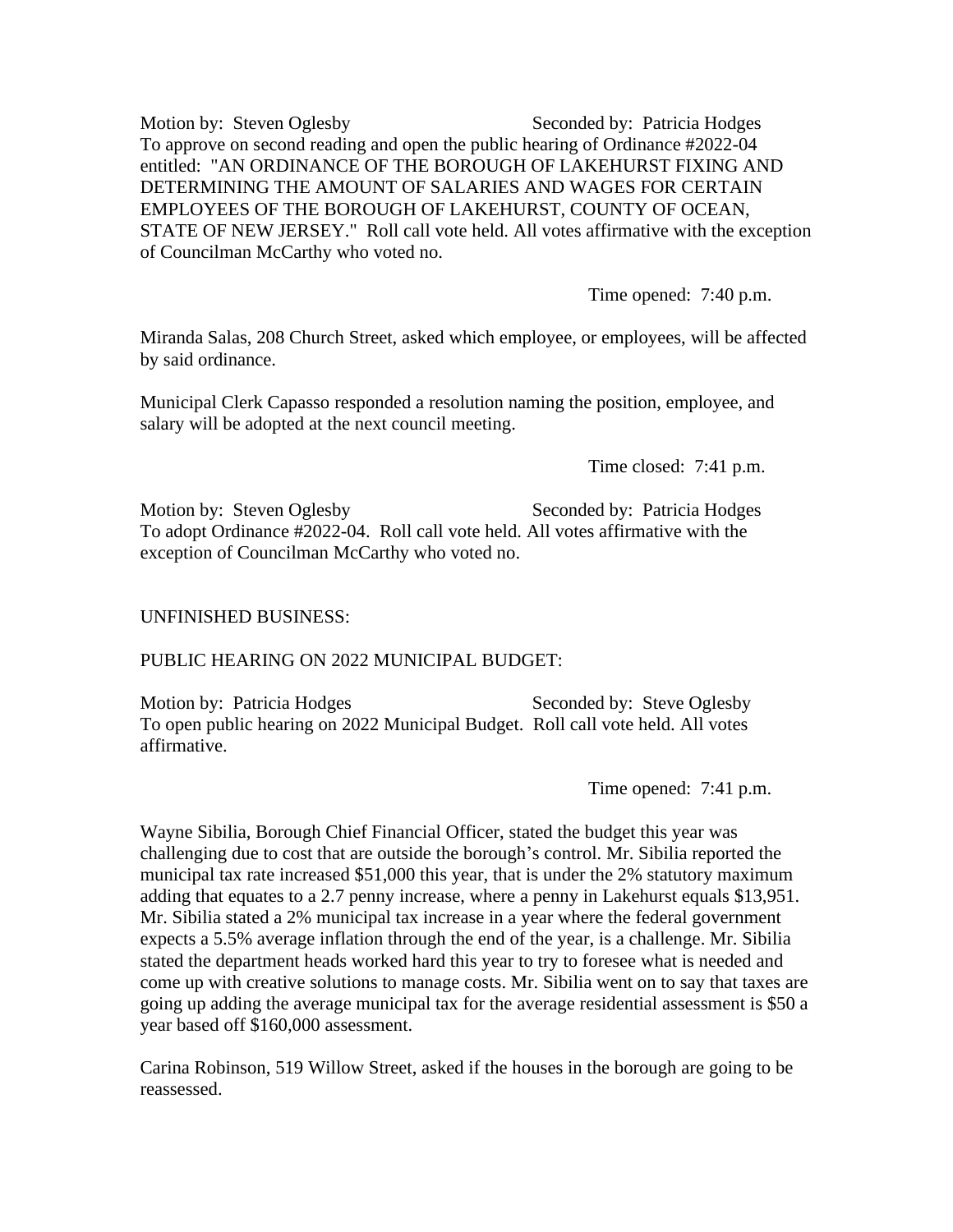Mr. Sibilia responded yes adding that is due to the county ordering a reassessment.

Mrs. Robinson asked when will the reassessment take place.

Mr. Sibilia answered it will take place gradually over the course of this year.

Municipal Clerk Capasso added Borough Tax Assessor Martin Lynch will be sending a letter to all residents that explains the reassessment process and added the letter will also state that he will be holding an informational meeting for all questions that residents may have.

Joann Edgar, 500 Union Avenue, questioned paying more taxes due to the reassessment.

Mr. Sibilia responded not necessarily adding if everyone is under assessed the same percentage then the taxes will remain the same. Mr. Sibilia stated due to residents selling their homes, this "triggered" the reassessment.

Ms. Edgar stated resident's taxes are being raised \$50, then the reassessment happens asking if there is a possibility of having their taxes being raised again.

Mayor Robbins answered in the affirmative.

Alan Hurley, 219 Cedar Street, asked if the reassessment will affect this year's taxes or next years.

Mr. Sibilia responded next year.

David Burton, 501 Lilac Street, asked when was the last assessment completed.

Mayor Robbins responded ten years ago.

Mr. Burton asked how often must a municipality complete a reassessment.

Council President Oglesby answered it is ten years adding there is a state mandate that says if there is a wide disparity between assessed value and real estate market value then the municipality must reassess. Mr. Oglesby stated the idea of a reassessment is to do one more frequently so that no one is "hit" with a large increase.

Mr. Burton asked if the real estate market goes down, does the borough reassess.

Mr. Oglesby responded if the market goes down, the homeowner can request a revaluation.

Mr. Burton stated the market has gone up and the borough is doing a reassessment asking why the borough will not do a reassessment if the market goes down.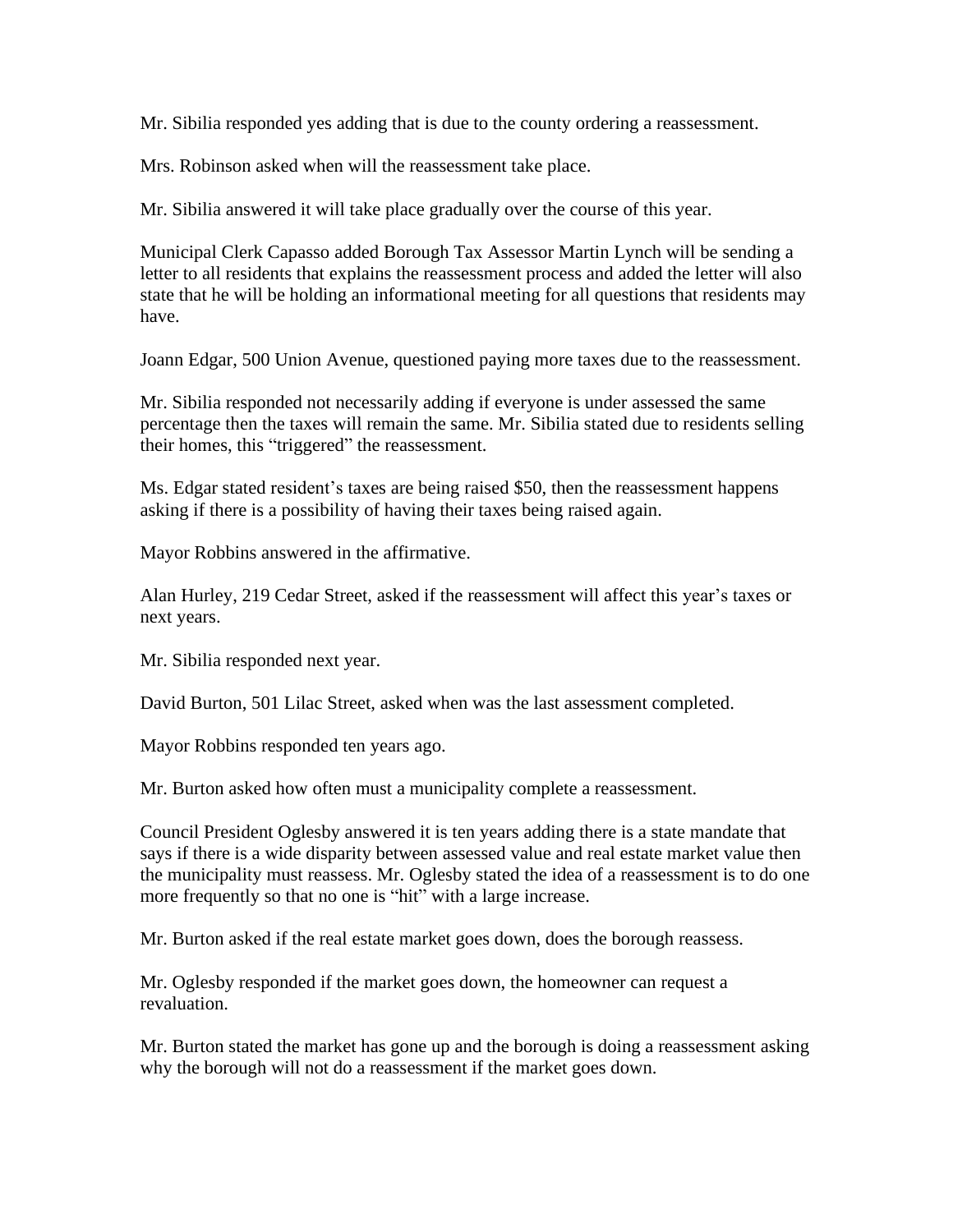Mayor Robbins responded the borough is conducting a reassessment because the county order it adding the borough would rather not spend the money on the reassessment.

Mr. Burton, a school board representative, stated the board of education has completed the school budget adding taxes will not be raised.

Maranda Salas, 208 Church Street, questioned the borough paying for the reassessment yet the county order it.

Mayor Robbins responded that is correct.

Mr. Hurley asked what the cost for the reassessment is.

Mr. Sibilia answered the cost is estimated to be \$57,000.

Mr. Oglesby stated the last reassessment cost the borough \$105,000 due to not being able to do it in-house. Mr. Oglesby asked that all residents to please cooperate with the assessors, to let them in so that they are not guessing what has been in the home as far as home improvements. Mr. Oglesby further stated that if the home is reassessed for more than what is worth and you appeal the assessment, the judge will ask if you allowed the assessor in the home.

Lystra Andrews, 102 Brown Avenue, stated that she does not mind paying higher taxes adding she enjoys the benefits that it offers. Mrs. Andrews asked why the roads are not being repaired, mainly Brown Avenue and Union Avenue.

Mayor Robbins responded the Union Avenue, Brown Avenue, and Center Avenue will be repaved by the county this May.

Ms. Edgar asked if anything is happening with the Burger King.

Mayor Robbins responded at the moment, no adding the owner did mention a dispensary but at this time the state is only allowing medical dispensary to sell recreational cannabis.

Robert Robinson, 519 Willow Street, stated that the CFO mentioned earlier Public Works and Police Department's needs asking what items do they need.

Mayor Robbins responded where the budget began, it was cut more than half adding a lot of work went into the budget.

Councilwoman Hodges stated when a department head formulates their budget, they consider salary, equipment, and any other expenses the department accrues. Mrs. Hodges commended all department heads and the CFO for the hard work that went into this budget adding they had to consider things that were not necessary such as replacing vehicles or hiring new employees.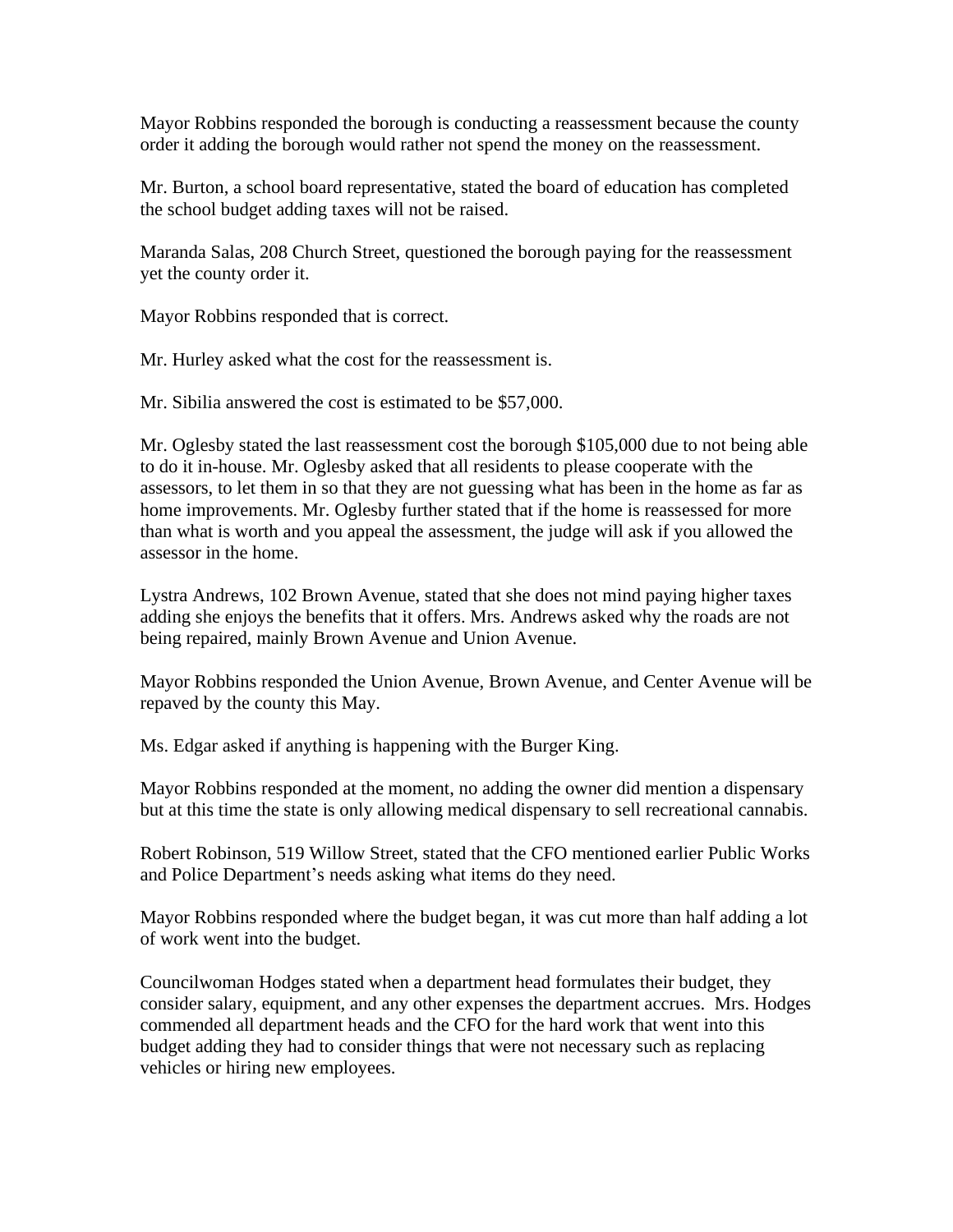Mr. Robinson commented that a resident makes improvements to their home to make the borough "look better" and now they are going to be "hit" with higher taxes.

Councilwoman Dugan responded the reassessment will raise the valuation of the properties in the borough.

Mr. Oglesby added if the assessment doubles, the taxes won't double.

Mr. Burton asked if foreclosure properties are assessed.

Mr. Sibilia answered in the affirmative.

Mr. Burton question how the hardware store will be assessed now that it is empty.

Mayor Robbins answered the assessor assesses the square footage and number of rooms.

Time closed: 8:04 p.m.

Motion by: Bernadette Dugan Seconded by: Steven Oglesby To close public hearing on 2022 Municipal Budget. Roll call vote held. All votes affirmative.

ADOPTION OF 2022 MUNICIPAL BUDGET:

Motion by: Patricia Hodges Seconded by: Bernadette Dugan To approve Resolution #22-090 adopting 2022 Municipal Budget. Roll call vote held. All votes affirmative.

## COMMITTEE/COUNCIL REPORTS:

Councilwoman Hodges reported the Ordinance Committee has reviewed the memo from General Code adding the committee has a few minor questions. Mrs. Hodges stated the committee hopes to have the General Ordinances ready for the next meeting.

Councilwoman Dugan reported the backhoe motor has been installed and is running well and further reported the pavilion repair will begin next week.

Councilman Davis reported the remaining street signs have been installed.

Councilman McCarthy reported the next Board of Education meeting will be April  $26<sup>th</sup>$ adding they will be adopting the school budget. Mr. McCarthy also reported the proposed budget is \$11,022,000, that is up 1.184 million from last year adding the tax levy will remain the same. Mr. McCarthy further reported the debt service went down \$3600.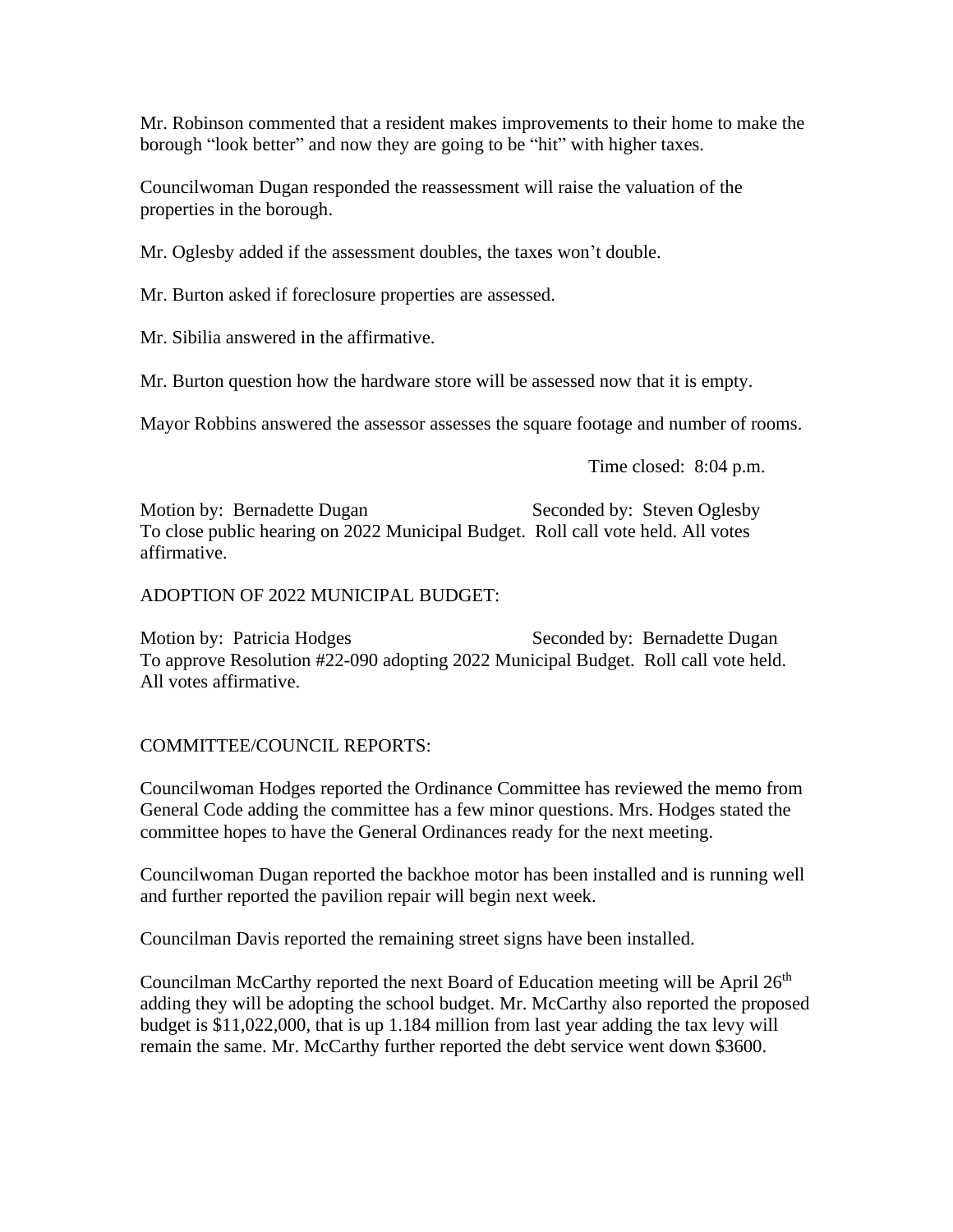## COMMENTS FROM PUBLIC:

Time opened: 8:07 p.m.

Corinna Robinson, 501 Willow Street, asked why the street signs were replaced.

Mayor Robbins responded the street sign were no longer readable and could not be restored.

Maranda Salas, 208 Church Street, asked now that the governor has lifted ban on no turning water services off due to nonpayment, is the borough collecting back payments.

Wayne Sibilia, Chief Financial Officer, responded part of the governor's plan is that the borough has to provide a payment plan to those that have fallen behind and added they have 12 months in order to make up on past balances and stay current. Mr. Sibilia stated the borough is anticipating to receive past money owed.

Bruce Margenson, 5 Geneva Road, stated the trees that have been planted look nice.

Mr. Margenson stated now that hurricane and tornado season is upon us, is there a plan in place for shelter; and if so, it needs to be publicized.

Mayor Robbins stated he believes the closes place for shelter is Jackson Liberty School adding he will investigate. Mayor Robbins further stated when a disaster is near, a reverse 911 will be put out to the residents.

David Burton, 501 Lilac Street, stated "things are getting out of control" in some resident's yards around his block adding his hope is that the Code Enforcement Officer is made aware of the situation.

Mayor Robbins responded the Code Enforcement Officer first gives the resident 14 days to correct the violation, he then goes back, if the situation is not taken care of, then a ticket is issued. Mayor Robbins stated some people just pay the ticket, do not correct the issue, and are ticketed again.

Councilman McCarthy stated in this month's Police Chief Kline's report, it states that there were two dozen code enforcement violations.

Mr. Burton reported the Lakehurst Board of Education has an agreement with the Manchester Board of Education to line both the baseball field and soccer field.

Mayor Robbins asked if Lakehurst could work on having the fields fertilized as well.

Mr. Burton responded he will ask them. Mr. Burton reported the bases have been set on the baseball field adding the school will be researching the possibility of starting a